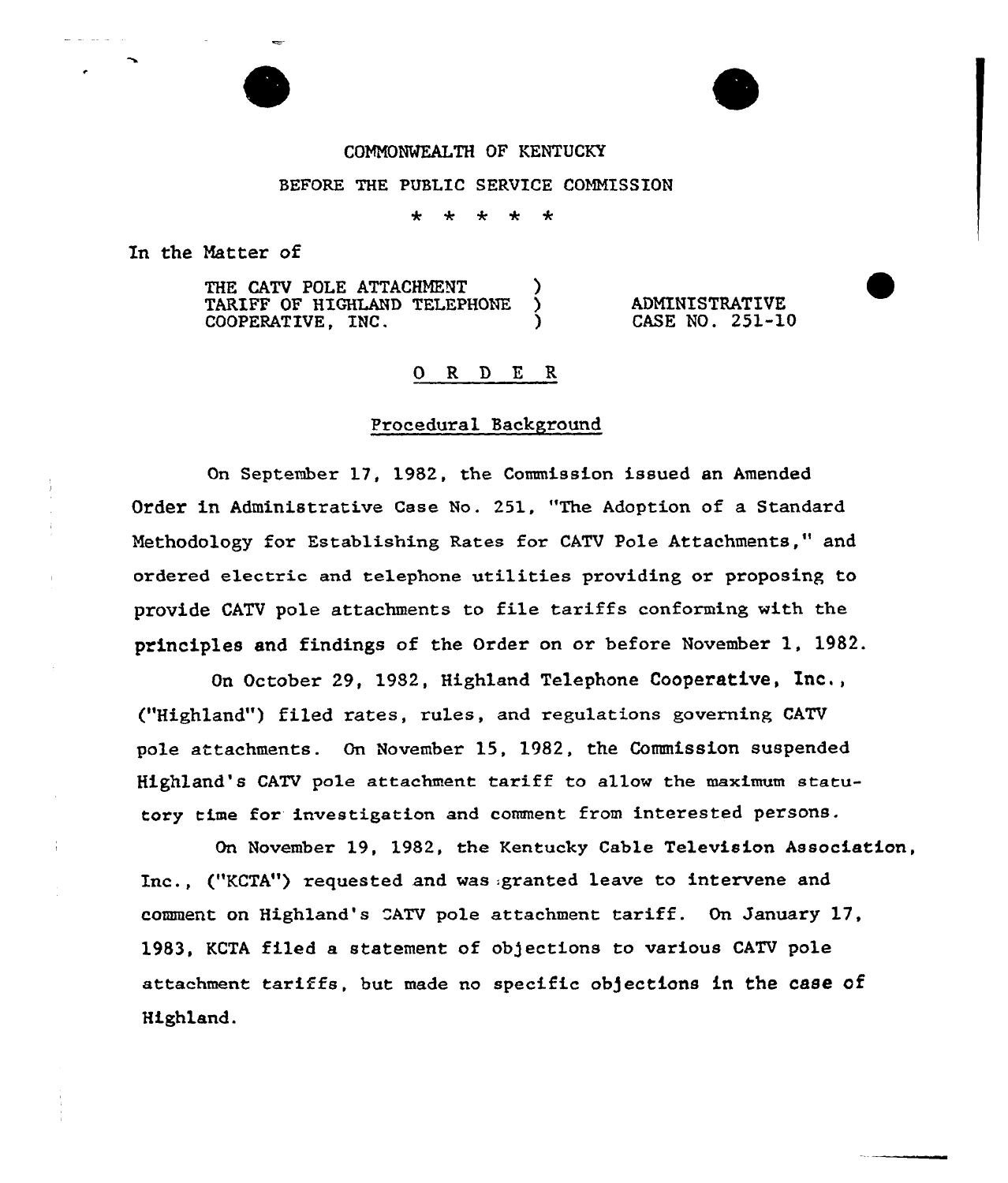The Commission considers the matter of Highland's CATV pole attachment tariff submitted for final determination.

## Findings

The Commission, having considered the evidence of record and being advised, is of the opinion and finds that:

1. Highland's rules and regulations governing CATV pole attachments conform with the principles and findings of the Commission's Amended Order in Administrative Case No. 251, and should be approved, except as follows:

(a) Highland did not file a rule or regulation governing CATV anchor attachments. The Commission advises Highland that it is not required to provide CATV anchor attachments. However, in the event Highland provides or plans to provide CATV anchor attachments, it should file <sup>a</sup> CATV anchor attachment rate, along with appropriate cost information.

(b) Highland did not file a rule or regulation governing CATV conduit usage. The Commission advises Highland that in the event it provides or plans to provide CATV conduit space, it should file a CATV conduit usage rate, along with appropriate cost information.

(c) At page 55, section A.l, the Commission advises Highland that the service requirements of a CATV operator cannot be subordinated to the service requirements of other customers. If pole attachment space is available or can be made available, then Highland cannot deny service to a CATV operator. Therefore, the non-interference clause of this regulation and any similar statements elsewhere in the tariff should be deleted.

2. Highland failed to provide sufficient information to verify its calculations of embedded pole cost. Therefore, Highland should

 $-2-$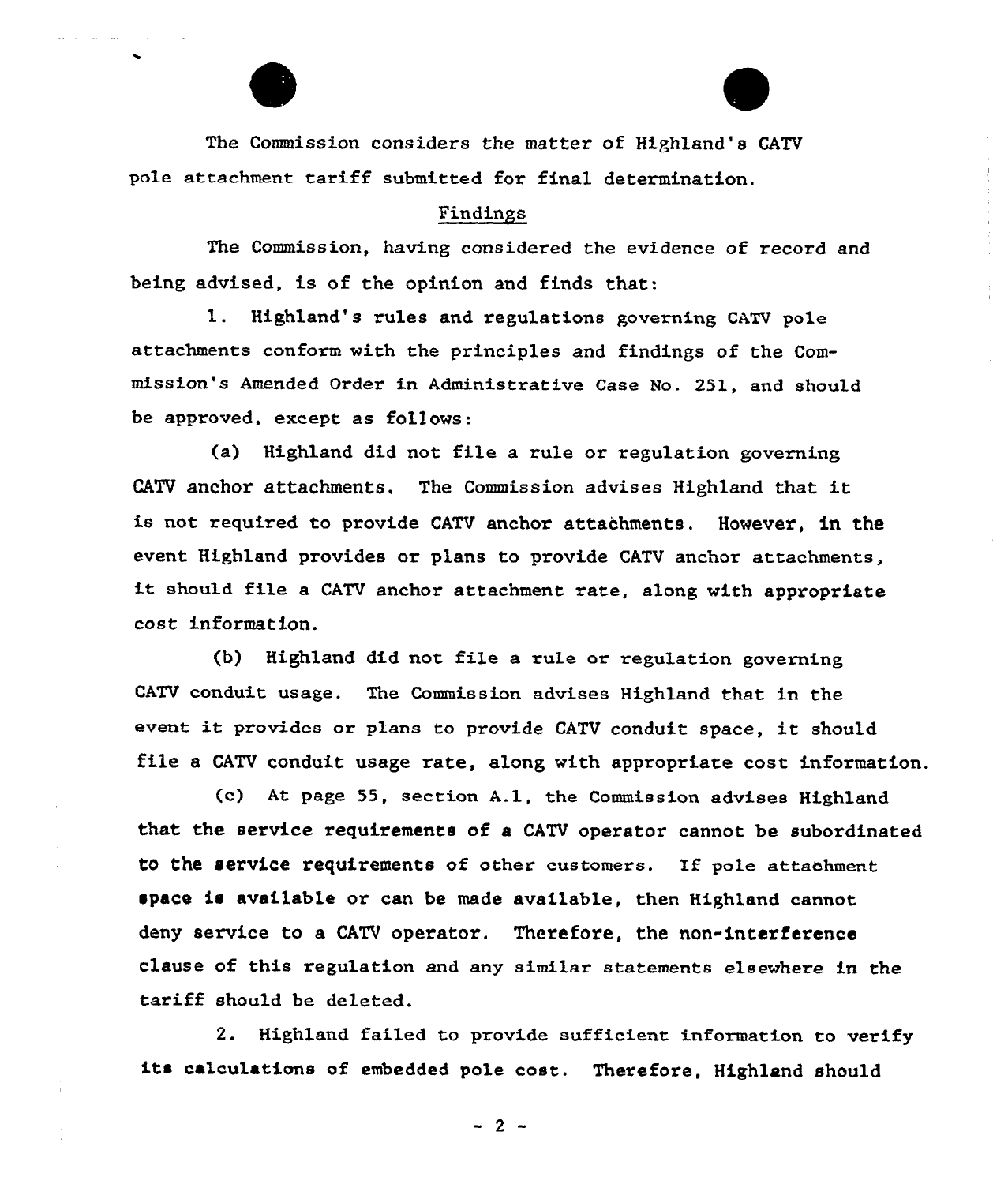file information from plant records or another reliable source showing the number of 30-foot, 35-foot, 40-foot, and 45-foot poles in service, and related pole investment. The information should be classified according to vintage year. Also, any discrepancy between the total number of poles shown in the calculations of embedded pole cost and the total number of poles shown in the 1981 Annual Report. should be explained.

3. Highland's calculation of its annual carrying charge should be modified as fallows:

(a) The depreciation camponent should be 4.50 percent, as stated in the 1981 Annual Report.

(b) The cost of money component should be deleted, because the cost of debt was inc1uded in the last rate of return authorized by the Commission.

(e) The taxes component should be 1.57 percent, as calculated from the 1981 Annual Report.

{d) The administration and overhead should be 4.73 percent, as calculated from the 1981 Annual Report.

(e) The maintenance component should be 2.15 percent, as calculated from the 1981 Annual Report.

 $(f)$  The rate of return component should be 9.30 percent, as authorized by the Commission in Case No. 6804, "The Highland Telephone Cooperative, Inc., For Permission To Borrow \$2,858,000, and To Adjust Rates Effective June 1, 1977."

 $(g)$  The total annual carrying charge should be 22.25 percent, based on calculations from the 1981 Annual Report and the Commission's Order in Case No. 6804.

 $-3 -$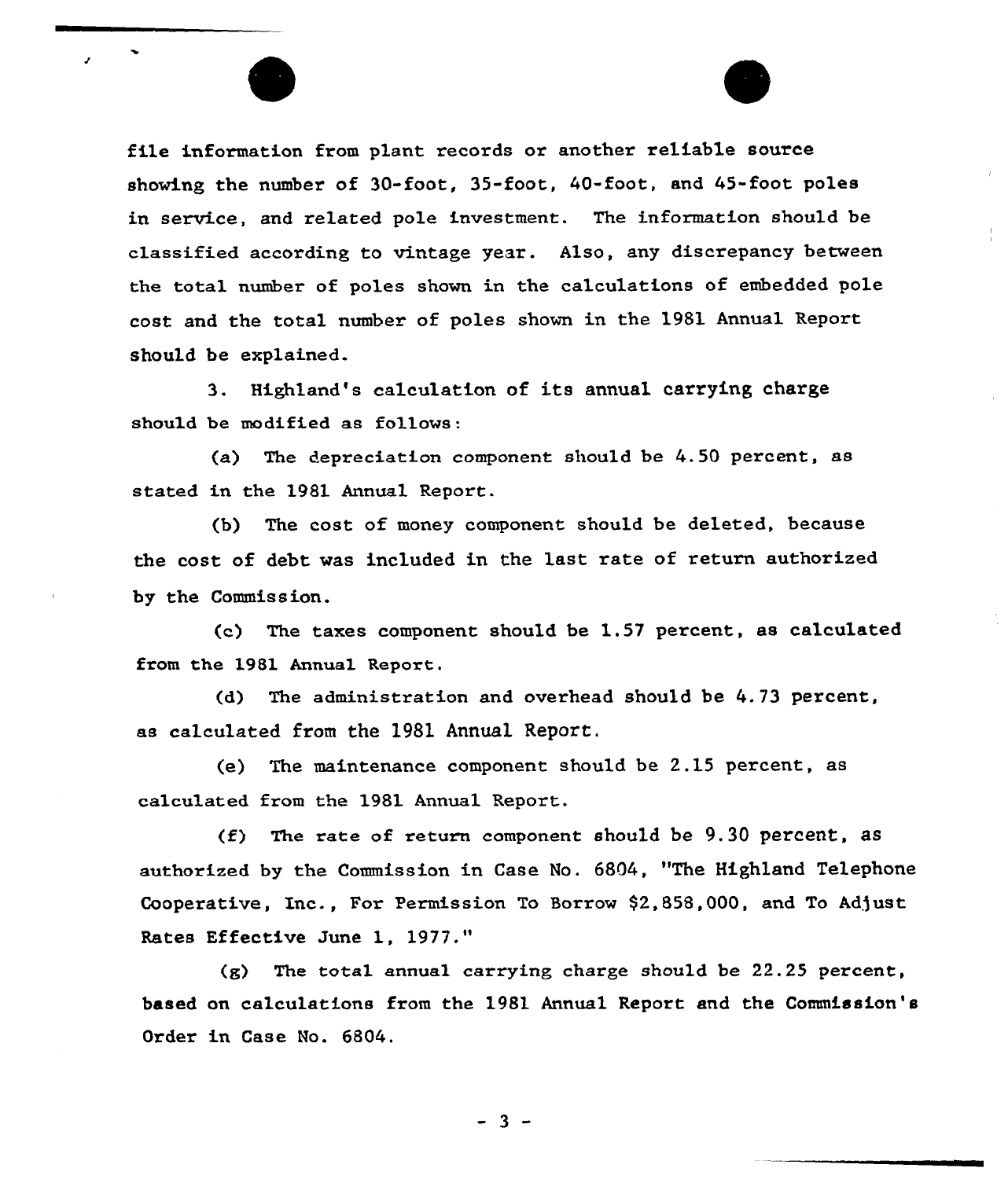4. Highland should be allowed to substitute 1982 Annual Report information to adjust its annual carrying charge from the level stated in this Order, if the information is available and filed with the Commission. Furthermore, any adjusted calculation of the annual carrying charge should be made as outlined in Attachment 1 to this Order, unless a specific deviation is requested and reasonable cause is demonstrated.

# Orders

IT IS THEREFORE ORDERED that Highland's CATV pole attachment tariff as filed with the Commission on Octobex 29, 1982, be and it hereby is denied.

IT IS FURTHER ORDERED that Highland shall file revised rates. rules, and regulations governing CATV pole attachments with the Commission within 30 days from the date of this Ordex, and that the revised rates, rules, and regulations shall conform with the findings of this Order.

IT IS FURTHER ORDERED that Highland shall file information as outlined in this Order concerning embedded pole cost, at the same time it files its revised rates, rules, and regulations.

Done at Frankfort, Kentucky, this 31st day of Narch, 1983.

PUBLIC SERVICE COMMISSION

Vice Chairman

Commissione

ATTEST:

Secretary